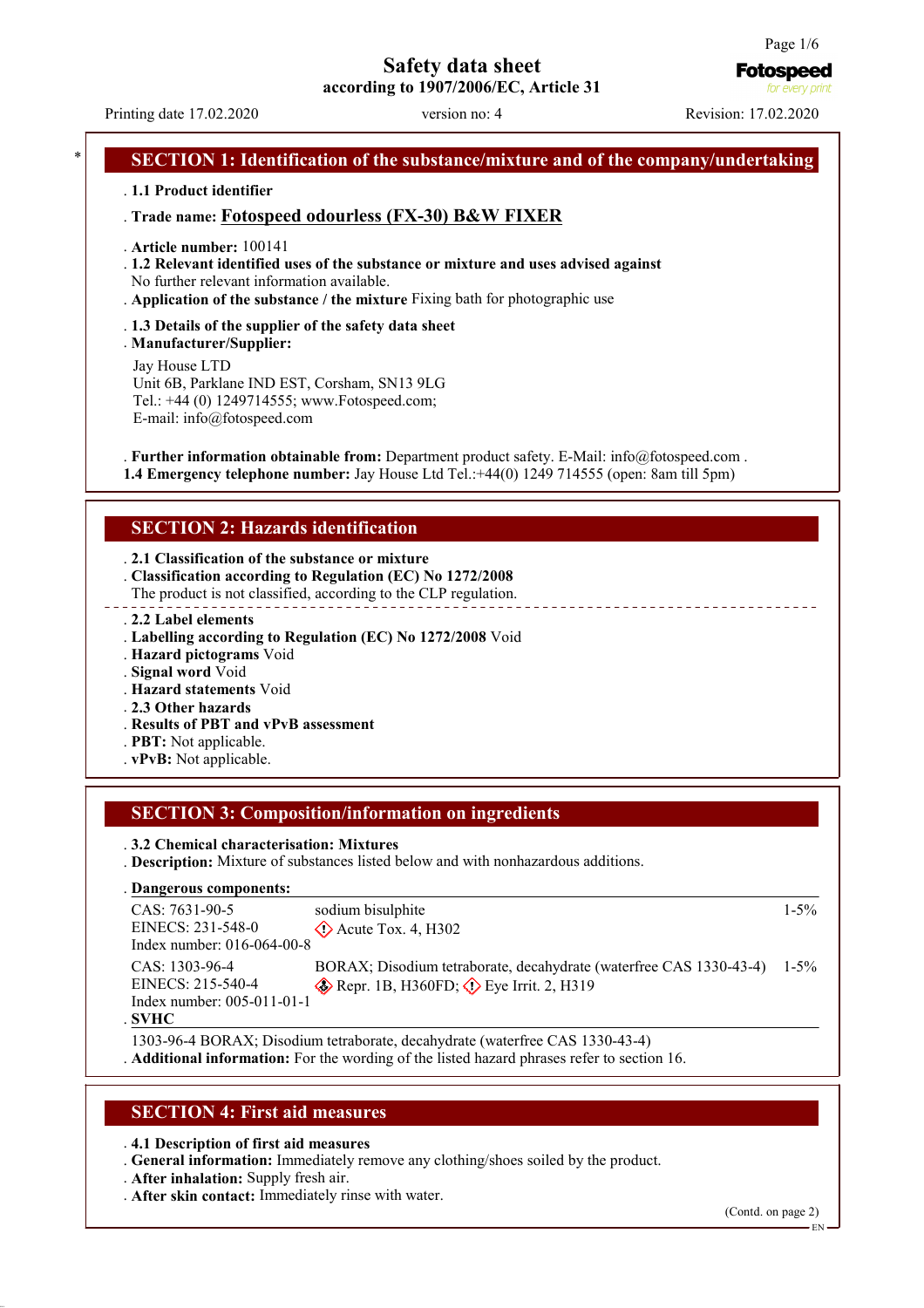**Fotospeed** for evr

### **Safety data sheet according to 1907/2006/EC, Article 31**

Printing date 17.02.2020 version no: 4 Revision: 17.02.2020

# **Trade name: Fotospeed (FX-30) B&W FIXER**

- . **After eye contact:** Rinse opened eye for several (15 min) under running water.
- . **After swallowing:** Drink plenty of water and provide fresh air. Call for a doctor immediately.
- . **4.2 Most important symptoms and effects, both acute and delayed**
- No further relevant information available.
- . **4.3 Indication of any immediate medical attention and special treatment needed**
- No further relevant information available.

# **SECTION 5: Firefighting measures**

- . **5.1 Extinguishing media**
- . **Suitable extinguishing agents:**
- CO2, powder or water spray. Fight larger fires with water spray or alcohol resistant foam.
- . **5.2 Special hazards arising from the substance or mixture** No further relevant information available.
- . **5.3 Advice for firefighters**
- . **Protective equipment:** No special measures required.

### **SECTION 6: Accidental release measures**

- . **6.1 Personal precautions, protective equipment and emergency procedures** Ensure adequate ventilation
- . **6.2 Environmental precautions:**
- Dilute with plenty of water.
- Do not allow to enter sewers/ surface or ground water.
- . **6.3 Methods and material for containment and cleaning up:**
- Absorb with liquid-binding material (sand, diatomite, acid binders, universal binders, sawdust).
- . **6.4 Reference to other sections**
- No dangerous substances are released.
- See Section 7 for information on safe handling.
- See Section 8 for information on personal protection equipment.
- See Section 13 for disposal information.

### **SECTION 7: Handling and storage**

- . **7.1 Precautions for safe handling** No special measures required.
- . **Information about fire and explosion protection:** Protect from heat.
- . **7.2 Conditions for safe storage, including any incompatibilities**
- . **Storage:**
- . **Requirements to be met by storerooms and receptacles:** No special requirements.
- . **Information about storage in one common storage facility:** Store away from foodstuffs.
- . **Further information about storage conditions:**
- Protect from heat and direct sunlight.

Store under lock and key and out of the reach of children.

Recommended storage temperature: 5-30°C

. **7.3 Specific end use(s)** No further relevant information available.

# **SECTION 8: Exposure controls/personal protection**

. **Additional information about design of technical facilities:** No further data; see item 7.

. **8.1 Control parameters**

### **Ingredients with limit values that require monitoring at the workplace:** .

### **7631-90-5 sodium bisulphite (1-5%)**

- WEL (Great Britain) Long-term value: 5 mg/m<sup>3</sup>
- REL (USA) Long-term value: 5 mg/m<sup>3</sup> TLV (USA) Long-term value: 5 mg/m<sup>3</sup>

(Contd. on page 3)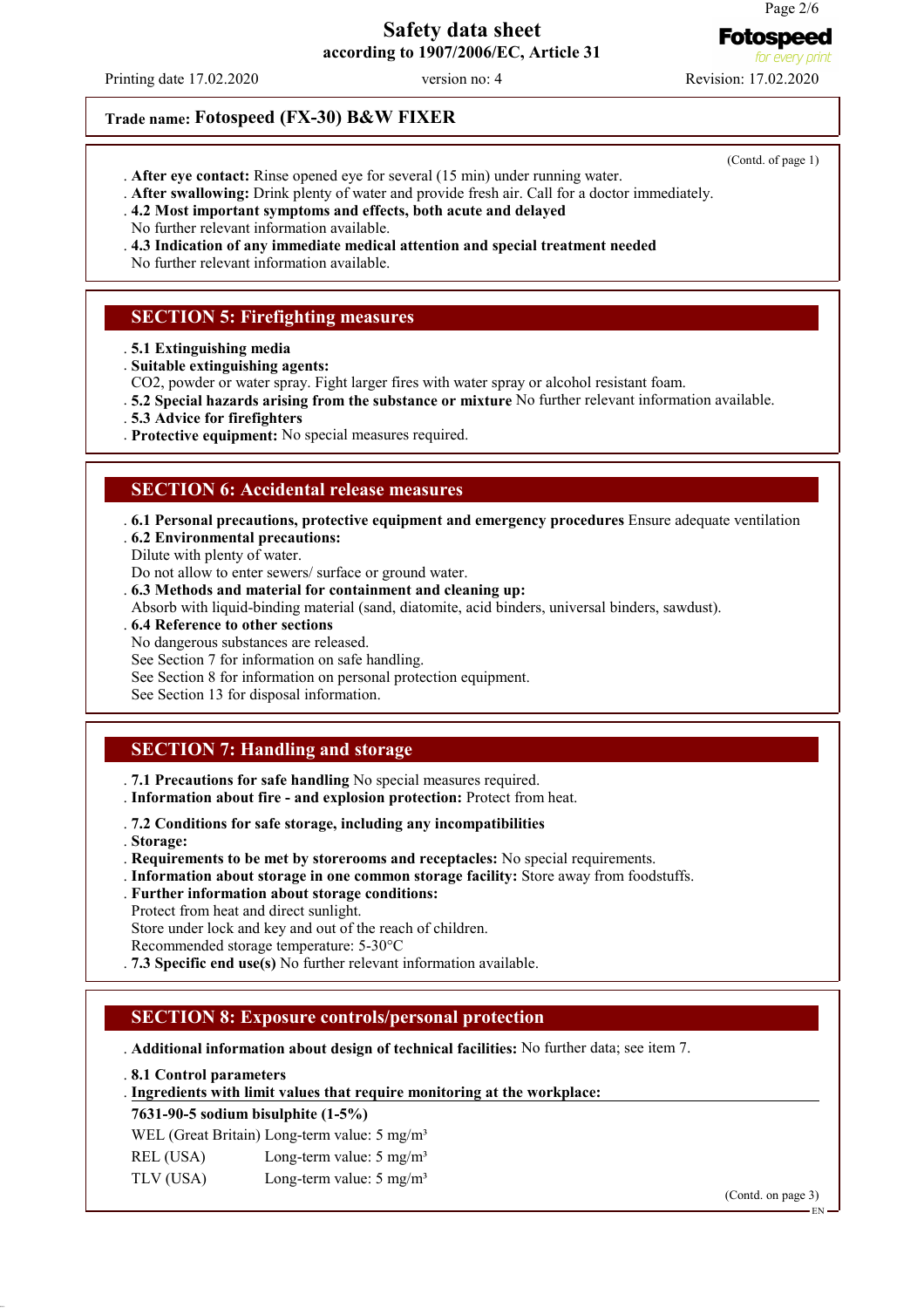for every print

# **Safety data sheet according to 1907/2006/EC, Article 31**

Printing date 17.02.2020 version no: 4 Revision: 17.02.2020

# **Trade name: Fotospeed (FX-30) B&W FIXER**

**Colour:** Colourless<br> **Colour:** Colourless<br>
Colourless

**Melting point/freezing point:** Undetermined. **Initial boiling point and boiling range:** Undetermined. . **Flash point:** Not applicable.

. **pH-value at 20 °C:** ~6.5

. Odour threshold:

. **Change in condition**

| 1303-96-4 BORAX; Disodium tetraborate, decahydrate (waterfree CAS 1330-43-4) (1-5%)<br>Long-term value: $5 \text{ mg/m}^3$<br>REL (USA)<br>Short-term value: $6*$ mg/m <sup>3</sup><br>Long-term value: $2*$ mg/m <sup>3</sup><br>*as inhalable fraction<br>. Additional information: The lists valid during the making were used as basis.<br>.8.2 Exposure controls<br>. Personal protective equipment:<br>. General protective and hygienic measures:<br>The usual precautionary measures are to be adhered to when handling chemicals.<br>Avoid contact with the eyes and skin.<br>. Respiratory protection: Ensure adequate ventilation<br>. Protection of hands:<br>Protective gloves<br>The glove material has to be impermeable and resistant to the product/ the substance/ the preparation.<br>Selection of the glove material on consideration of the penetration times, rates of diffusion and the degradation<br>. Material of gloves<br>The selection of the suitable gloves does not only depend on the material, but also on further marks of quality<br>and varies from manufacturer to manufacturer. As the product is a preparation of several substances, the<br>resistance of the glove material can not be calculated in advance and has therefore to be checked prior to the<br>Nitrile rubber, NBR<br>. Penetration time of glove material<br>The exact break trough time has to be found out by the manufacturer of the protective gloves and has to be<br>Tightly sealed goggles<br>. Body protection: Protective work clothing<br><b>SECTION 9: Physical and chemical properties</b><br>.9.1 Information on basic physical and chemical properties<br>. General Information<br>Fluid<br>Form: |                                                                                       | (Contd. of page 2) |
|--------------------------------------------------------------------------------------------------------------------------------------------------------------------------------------------------------------------------------------------------------------------------------------------------------------------------------------------------------------------------------------------------------------------------------------------------------------------------------------------------------------------------------------------------------------------------------------------------------------------------------------------------------------------------------------------------------------------------------------------------------------------------------------------------------------------------------------------------------------------------------------------------------------------------------------------------------------------------------------------------------------------------------------------------------------------------------------------------------------------------------------------------------------------------------------------------------------------------------------------------------------------------------------------------------------------------------------------------------------------------------------------------------------------------------------------------------------------------------------------------------------------------------------------------------------------------------------------------------------------------------------------------------------------------------------------------------------------------|---------------------------------------------------------------------------------------|--------------------|
|                                                                                                                                                                                                                                                                                                                                                                                                                                                                                                                                                                                                                                                                                                                                                                                                                                                                                                                                                                                                                                                                                                                                                                                                                                                                                                                                                                                                                                                                                                                                                                                                                                                                                                                          |                                                                                       |                    |
|                                                                                                                                                                                                                                                                                                                                                                                                                                                                                                                                                                                                                                                                                                                                                                                                                                                                                                                                                                                                                                                                                                                                                                                                                                                                                                                                                                                                                                                                                                                                                                                                                                                                                                                          | TLV (USA)                                                                             |                    |
|                                                                                                                                                                                                                                                                                                                                                                                                                                                                                                                                                                                                                                                                                                                                                                                                                                                                                                                                                                                                                                                                                                                                                                                                                                                                                                                                                                                                                                                                                                                                                                                                                                                                                                                          |                                                                                       |                    |
|                                                                                                                                                                                                                                                                                                                                                                                                                                                                                                                                                                                                                                                                                                                                                                                                                                                                                                                                                                                                                                                                                                                                                                                                                                                                                                                                                                                                                                                                                                                                                                                                                                                                                                                          |                                                                                       |                    |
|                                                                                                                                                                                                                                                                                                                                                                                                                                                                                                                                                                                                                                                                                                                                                                                                                                                                                                                                                                                                                                                                                                                                                                                                                                                                                                                                                                                                                                                                                                                                                                                                                                                                                                                          |                                                                                       |                    |
|                                                                                                                                                                                                                                                                                                                                                                                                                                                                                                                                                                                                                                                                                                                                                                                                                                                                                                                                                                                                                                                                                                                                                                                                                                                                                                                                                                                                                                                                                                                                                                                                                                                                                                                          | application.<br>Butyl rubber, BR<br>Neoprene gloves<br>observed.<br>. Eye protection: |                    |
|                                                                                                                                                                                                                                                                                                                                                                                                                                                                                                                                                                                                                                                                                                                                                                                                                                                                                                                                                                                                                                                                                                                                                                                                                                                                                                                                                                                                                                                                                                                                                                                                                                                                                                                          |                                                                                       |                    |
|                                                                                                                                                                                                                                                                                                                                                                                                                                                                                                                                                                                                                                                                                                                                                                                                                                                                                                                                                                                                                                                                                                                                                                                                                                                                                                                                                                                                                                                                                                                                                                                                                                                                                                                          | Safety glasses                                                                        |                    |
|                                                                                                                                                                                                                                                                                                                                                                                                                                                                                                                                                                                                                                                                                                                                                                                                                                                                                                                                                                                                                                                                                                                                                                                                                                                                                                                                                                                                                                                                                                                                                                                                                                                                                                                          |                                                                                       |                    |
|                                                                                                                                                                                                                                                                                                                                                                                                                                                                                                                                                                                                                                                                                                                                                                                                                                                                                                                                                                                                                                                                                                                                                                                                                                                                                                                                                                                                                                                                                                                                                                                                                                                                                                                          |                                                                                       |                    |
|                                                                                                                                                                                                                                                                                                                                                                                                                                                                                                                                                                                                                                                                                                                                                                                                                                                                                                                                                                                                                                                                                                                                                                                                                                                                                                                                                                                                                                                                                                                                                                                                                                                                                                                          |                                                                                       |                    |
|                                                                                                                                                                                                                                                                                                                                                                                                                                                                                                                                                                                                                                                                                                                                                                                                                                                                                                                                                                                                                                                                                                                                                                                                                                                                                                                                                                                                                                                                                                                                                                                                                                                                                                                          | . Appearance:                                                                         |                    |
|                                                                                                                                                                                                                                                                                                                                                                                                                                                                                                                                                                                                                                                                                                                                                                                                                                                                                                                                                                                                                                                                                                                                                                                                                                                                                                                                                                                                                                                                                                                                                                                                                                                                                                                          | Colour:                                                                               | Colourless         |

Odourless<br>Not determined.

# **Fotospeed**

(Contd. on page 4) EN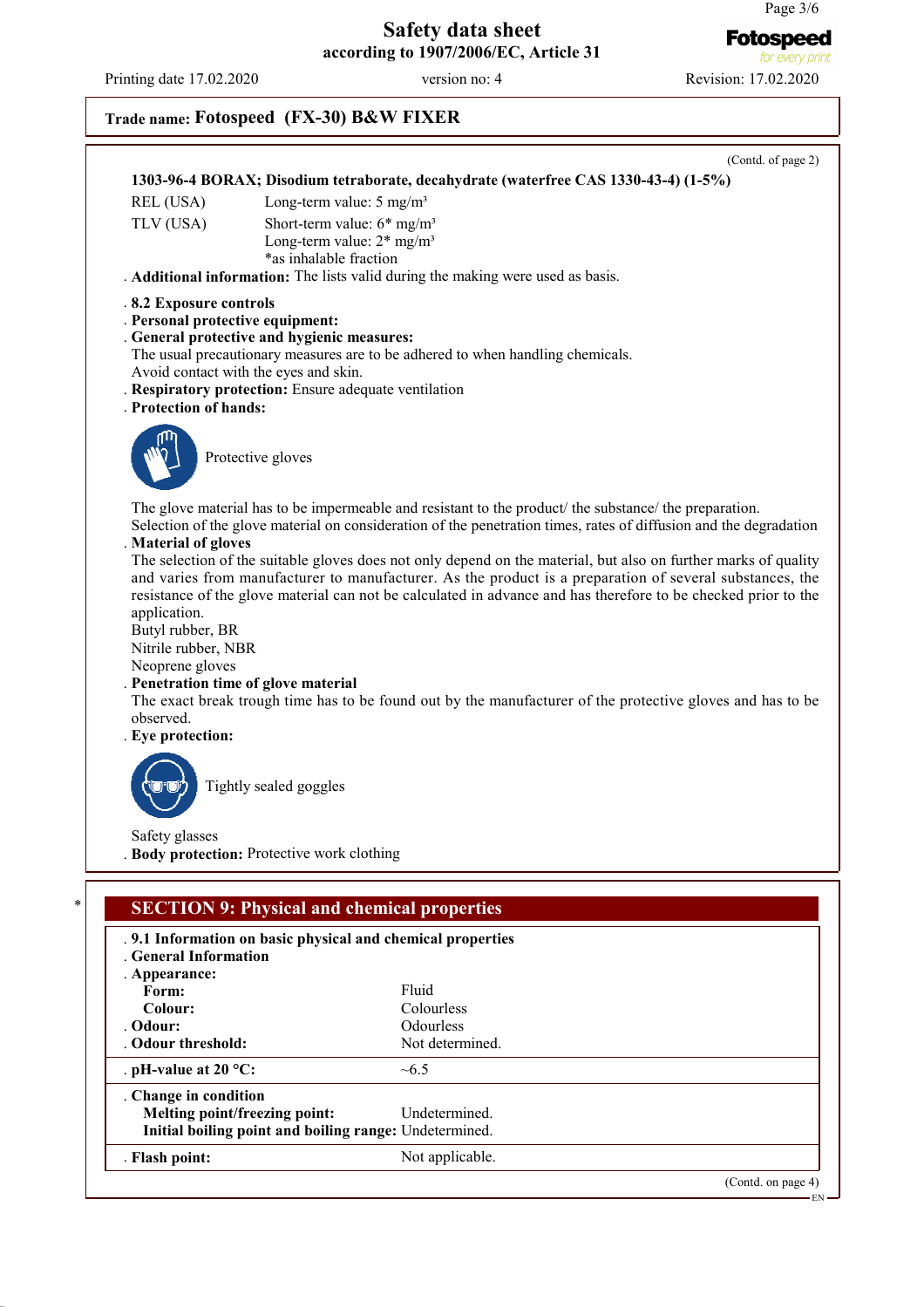**Fotospeed** for every pr

### **Safety data sheet according to 1907/2006/EC, Article 31**

Printing date 17.02.2020 version no: 4 Revision: 17.02.2020

### **Trade name: Fotospeed (FX-30) B&W FIXER**

|                                         | (Contd. of page 3)                            |  |  |
|-----------------------------------------|-----------------------------------------------|--|--|
| . Decomposition temperature:            | Not determined.                               |  |  |
| . Auto-ignition temperature:            | Product is not selfigniting.                  |  |  |
| . Explosive properties:                 | Product does not present an explosion hazard. |  |  |
| . Explosion limits:                     |                                               |  |  |
| Lower:                                  | Not determined                                |  |  |
| Upper:                                  | Not determined.                               |  |  |
| . Vapour pressure:                      | Not determined.                               |  |  |
| . Density at $20^{\circ}$ C:            | $\sim$ 1.3 g/cm <sup>3</sup>                  |  |  |
| <b>Relative density</b>                 | Not determined.                               |  |  |
| . Vapour density                        | Not determined.                               |  |  |
| . Evaporation rate                      | Not determined.                               |  |  |
| . Solubility in / Miscibility with      |                                               |  |  |
| water:                                  | Fully miscible.                               |  |  |
| Partition coefficient: n-octanol/water: | Not determined.                               |  |  |
| . Viscosity:                            |                                               |  |  |
| Dynamic:                                | Not determined                                |  |  |
| Kinematic:                              | Not determined.                               |  |  |
| . Solvent content:                      |                                               |  |  |
| <b>Organic solvents:</b>                | $0.2 \%$                                      |  |  |
| Water:                                  | 50-90 %                                       |  |  |
| VOC (EC)                                | $0.15 \%$                                     |  |  |
| Solids content:                         | $0.0\%$                                       |  |  |
| .9.2 Other information                  | No further relevant information available.    |  |  |

### **SECTION 10: Stability and reactivity**

. **10.1 Reactivity** No further relevant information available.

- . **10.2 Chemical stability**
- . **Thermal decomposition / conditions to be avoided:** Stable at environment temperature.
- . **10.3 Possibility of hazardous reactions** No dangerous reactions known.
- . **10.4 Conditions to avoid** No further relevant information available.
- . **10.5 Incompatible materials:** No further relevant information available.
- . **10.6 Hazardous decomposition products:** Carbon monoxide and carbon dioxide

# **SECTION 11: Toxicological information**

. **11.1 Information on toxicological effects**

. **Acute toxicity** Based on available data, the classification criteria are not met.

**LD/LC50 values relevant for classification:** .

**7631-90-5 sodium bisulphite**

Oral LD50 1540 mg/kg (rat)

#### **1303-96-4 BORAX; Disodium tetraborate, decahydrate (waterfree CAS 1330-43-4)**

Oral LD50 4500-6000 mg/kg (rat)

. **Primary irritant effect:**

. **Skin corrosion/irritation** Based on available data, the classification criteria are not met.

- . **Serious eye damage/irritation** Based on available data, the classification criteria are not met.
- . **Respiratory or skin sensitisation** Based on available data, the classification criteria are not met.
- . **CMR effects (carcinogenity, mutagenicity and toxicity for reproduction)**

. **Germ cell mutagenicity** Based on available data, the classification criteria are not met.

(Contd. on page 5)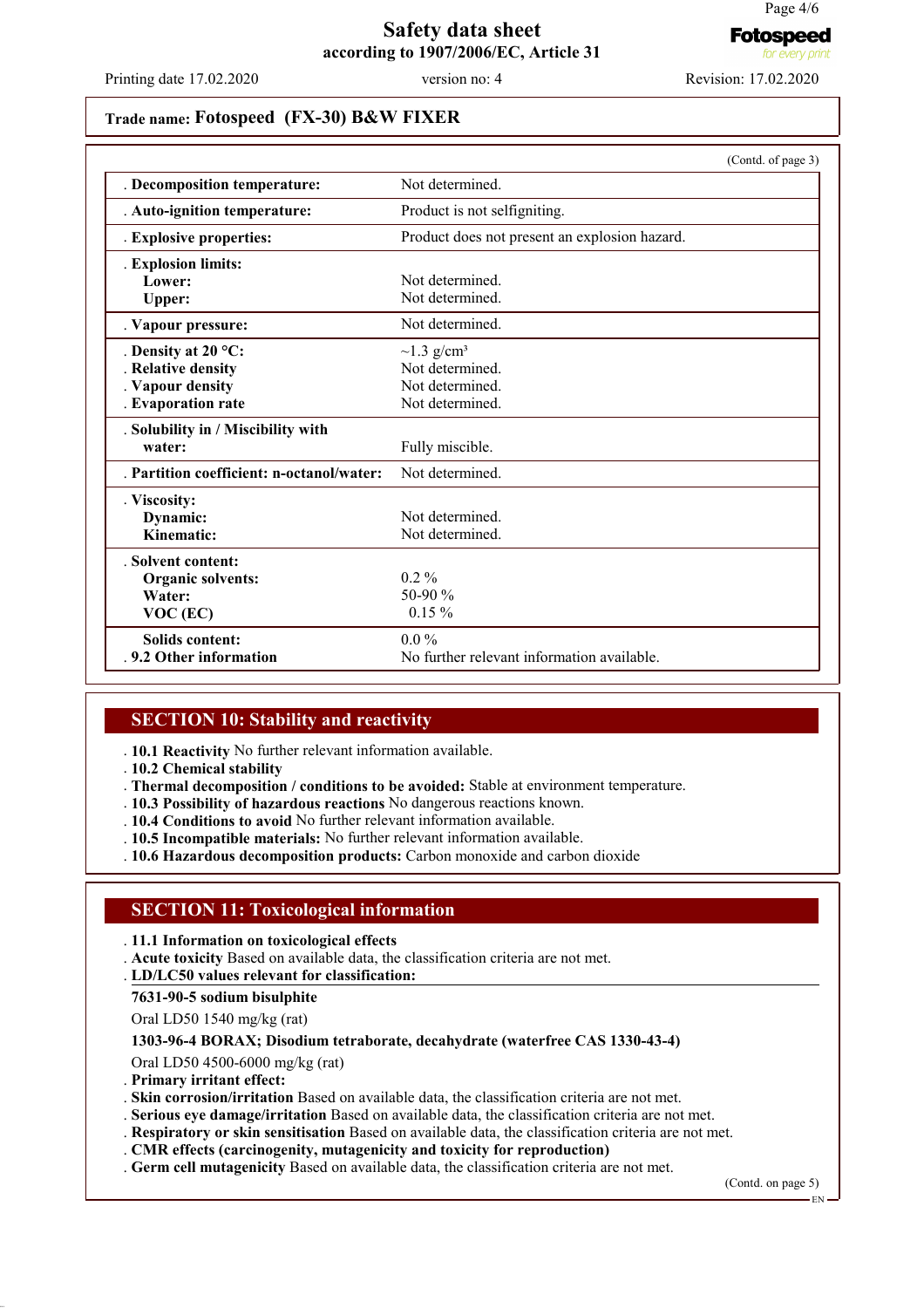**Fotospeed** for every on

# **Safety data sheet according to 1907/2006/EC, Article 31**

Printing date 17.02.2020 version no: 4 Revision: 17.02.2020

(Contd. of page 4)

- . **Carcinogenicity** Based on available data, the classification criteria are not met.
- . **Reproductive toxicity** Based on available data, the classification criteria are not met.
- . **STOT-single exposure** Based on available data, the classification criteria are not met.
- . **STOT-repeated exposure** Based on available data, the classification criteria are not met.
- . **Aspiration hazard** Based on available data, the classification criteria are not met.

### **SECTION 12: Ecological information**

**Trade name: Fotospeed(FX-30) B&W FIXER**

. **12.1 Toxicity**

- **Aquatic toxicity:** .
- **1303-96-4 BORAX; Disodium tetraborate, decahydrate (waterfree CAS 1330-43-4)**

EC50 48h: 1085-1400 mg/l (daphnia magna (Water flea))

96h: 158 mg/l (sce)

- . **12.2 Persistence and degradability** No further relevant information available.
- . **12.3 Bioaccumulative potential** No further relevant information available.
- . **12.4 Mobility in soil** No further relevant information available.
- . **Additional ecological information:**

. **General notes:**

- Do not allow product to reach ground water, water course or sewage system.
- Water hazard class 1 (German Regulation) (Self-assessment): slightly hazardous for water
- . **12.5 Results of PBT and vPvB assessment**
- . **PBT:** Not applicable.
- . **vPvB:** Not applicable.
- . **12.6 Other adverse effects** No further relevant information available.

### **SECTION 13: Disposal considerations**

. **13.1 Waste treatment methods**

. **Recommendation**

Must not be disposed together with household garbage. Do not allow product to reach sewage system.

**European waste catalogue** .

09 01 04\* fixer solutions

. **Uncleaned packaging:**

- . **Recommendation:** Disposal must be made according to official regulations.
- . **Recommended cleansing agents:** Water, if necessary together with cleansing agents.

| <b>SECTION 14: Transport information</b> |                |                       |
|------------------------------------------|----------------|-----------------------|
| $.14.1$ UN-Number                        |                |                       |
| . ADR, ADN, IMDG, IATA                   | Void           |                       |
| . 14.2 UN proper shipping name           |                |                       |
| ADR                                      | Void           |                       |
| . ADN, IMDG, IATA                        | Void           |                       |
| . 14.3 Transport hazard class(es)        |                |                       |
| . ADR, ADN, IMDG, IATA                   |                |                       |
| . Class                                  | Void           |                       |
| . 14.4 Packing group                     |                |                       |
| . ADR, IMDG, IATA                        | Void           |                       |
| . 14.5 Environmental hazards:            |                |                       |
| . Marine pollutant:                      | N <sub>0</sub> |                       |
|                                          |                | (Contd. on page $6$ ) |